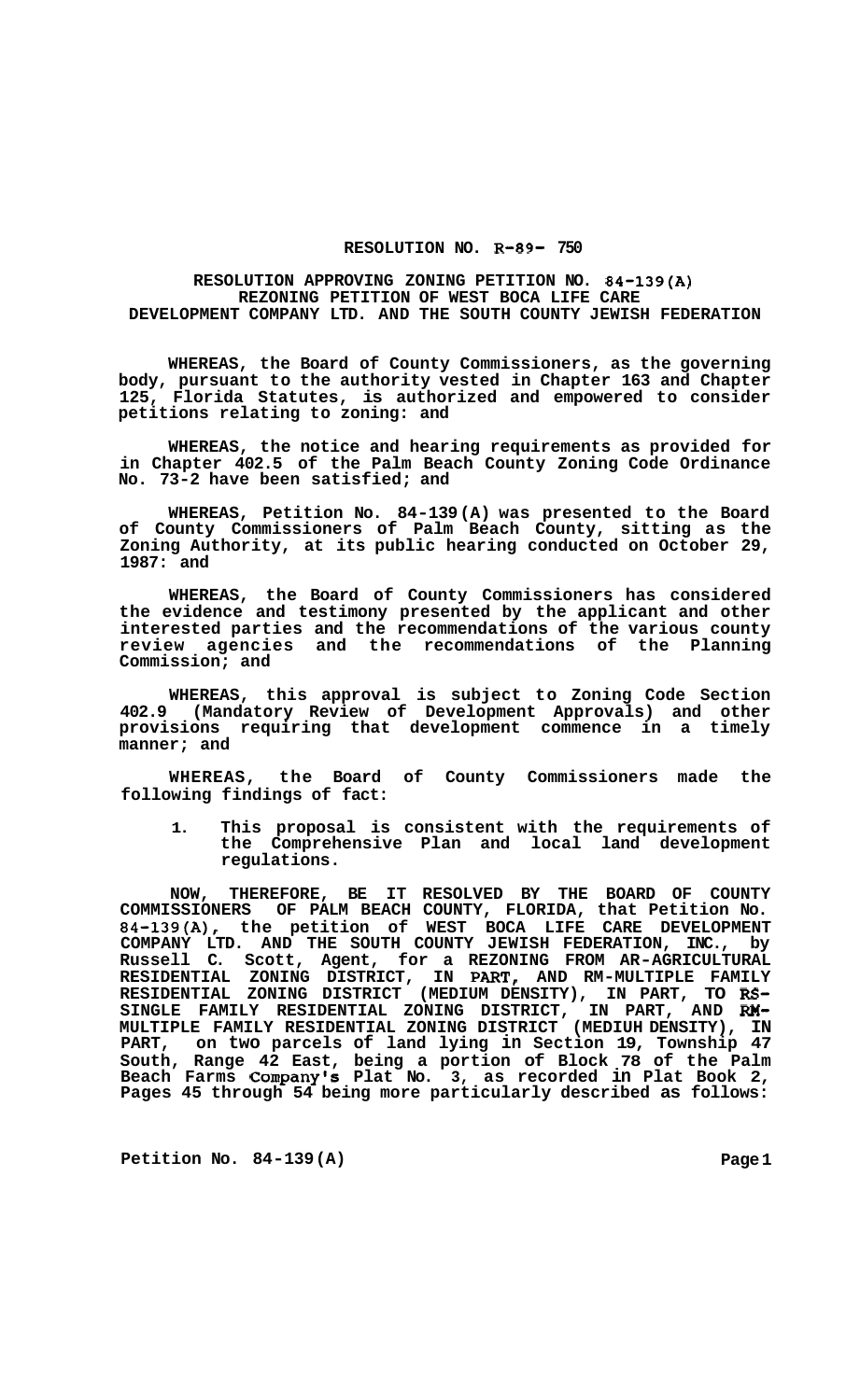# **PARCEL 1**

**Beginning at the Northwest corner of Tract 42 of said Block 78; thence North 9 degrees 37' 02" East a distance of 2642.00 feet to the Northeast corner of Tract 37 of said Block 78: thence South**  *00* **degrees 22' 58" East along the East line of Tracts 37** & **48 of said Block 78, a distance of 968.63 feet, thence South 89 degrees 37' 02" West, departing from the East line of said Tract 48 a distance of 931.55 feet, thence South 57 degrees 25' 43'' West a distance of 255.35 feet the centerline of proposed Central Park Boulevard North and a point on a curve having a radius of 350.00 feet from which a radial line bears South 57 degrees 25' 43" West, Thence Northwesterly along the arc of said curve, subtending a central angle of 19 degrees 38' 39", a distance of 120.00 feet, thence North 37 degrees 47' 04'' East departing from said proposed centerline, a distance of 392.06 feet: thence North**  *00* **degrees 22' 58" West a distance of 272.24 feet; thence South 89 degrees 37' 02" West a distance of 458.56 feet: thence South**  *00* **degrees 22' 58'' East a distance of 505.65 feet to the proposed centerline of Central Park Boulevard North, thence along said proposed centerline the following five courses and distances 1) South 89 degrees 37: 02" West a distance of 223.09 feet to the beginning of a curve, having a radius of 393.81 feet from which a radial line bears South** *00* **degrees 22' 58" East, thence 2) Westerly and Southwesterly along the arc of said curve, subtending a central angle of 28 degrees 29' 44", a distance of 195.86 feet; thence 3) South 61 degrees 07' 18" West a distance of 198.25 feet to the beginning of a curve, having a radius of 393.81 feet from which a radial line bears North 28 degrees 52' 42" West, thence 4) Southwesterly and Westerly along the arc of said curve, subtending a central angle of 28 degrees 29' 44", a distance of 195.86 feet: thence 5) South 89 degrees 37' 02'' West a distance of 415.01 feet to the West line of said Block 78: thence North** *00* **degrees 53' 32" West, along the West line** *of* **said Block 78, a distance of 1131.14 feet to the Point of Beginning.** 

#### **TOGETHER WITH**

### **PARCEL 2**

**All of Tract 36, of said Block 78, located on the East side of State Road No. 7 (U.S. 441), approximately .5 mile South of Glades Road (S.R. 808), was approved as advertised.** 

**Petition No. 84-139(A) Page 2**